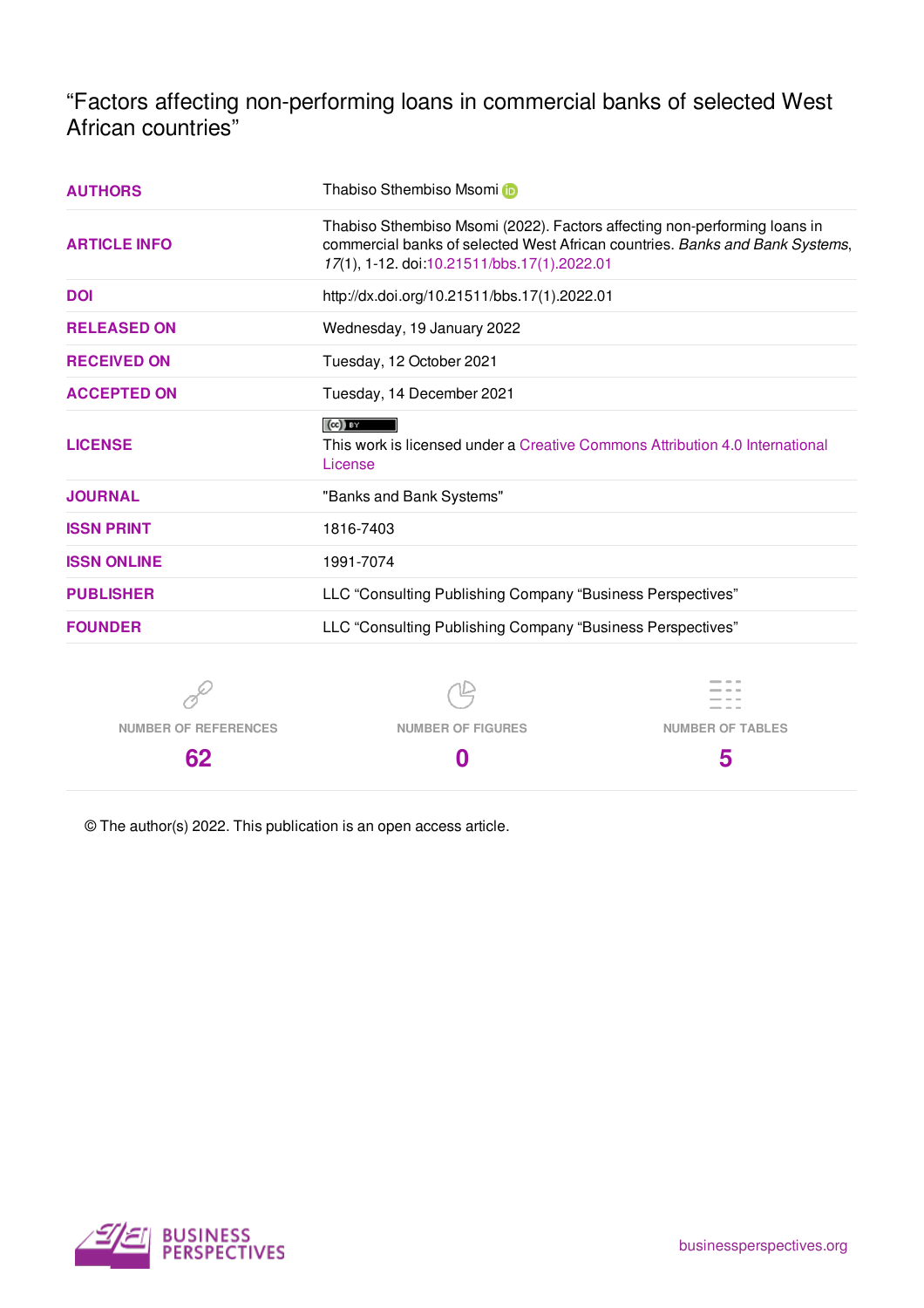

#### **BUSINESS PERSPECTIVES**

www.businessperspectives.org LLC "СPС "Business Perspectives" Hryhorii Skovoroda lane, 10, Sumy, 40022, Ukraine

**Received on:** 12th of October, 2021 **Accepted on:** 14th of December, 2021 **Published on:** 19th of January, 2022

© Thabiso Sthembiso Msomi, 2022

Thabiso Sthembiso Msomi, Master of Accounting, Ph.D. Student, Lecturer, Faculty of Accounting and Informatics, Department of Management Accounting, Durban University of Technology, South Africa.



This is an Open Access article, distributed under the terms of the Creative Commons Attribution 4.0 International license, which permits unrestricted re-use, distribution, and reproduction in any medium, provided the original work is properly cited.

**Conflict of interest statement:**  Author(s) reported no conflict of interest **Thabiso Sthembiso Msomi** (South Africa)

# FACTORS AFFECTING non-performing loans in commercial banks of selected West African countries

#### **Abstract**

This paper examines the macro-economic and bank-specific factors affecting non-performing loans in commercial banks. Using 47 listed commercial banks from six countries, namely 19 banks from Nigeria, 14 banks from Benin, 3 banks from Burkina Faso, 3 banks from Gambia, 3 banks from Guinea, and 5 banks from Liberia for the period 2008 to 2019, fixed and random effect model was used. The Hausman test favored the selection of fixed effect model, and it was found from the estimation that the liquidity ratio, capital adequacy ratio and inflation rate significantly affect non-performing loans. As a result, it is advised that banks depend not only on their ability to achieve the capital adequacy ratio, but also guarantee that loans are thoroughly scrutinized before being issued to beneficiaries. Bank managers should guarantee that banking staff is not simply awarding loans to secure their jobs by accumulating deposits from consumers at the price of the bank's long-term stake. In addition, the economies of West Africa should keep their inflation rates low so that repayment of loans on time is cheap and realistic.

**Keywords** non-performing loans, West Africa, commercial banks, credit risk, economic growth

**JEL Classification** G21, G11, C23

## **INTRODUCTION**

The 2008–2009 world financial crisis has reinvigorated the interest of researchers in the origins of banking crises, given the catastrophic consequences for various economies as a whole. There is a broad awareness that the development and growth of the banking sector is essential for economic growth (Majeed & Iftikhar, 2020). A well-developed banking sector, in addition to its significance in the growth of an economy, can also promote equality by creating opportunities for low-income earners to save and obtain loans (Osei & Kim, 2020). In any economy, financial intermediation carried out by banks encourages investment and increases productivity (Alhassan & Asare, 2016). Commercial banks are responsible for mobilizing savings and improving the flow of capital into the market. A stable banking system needs efficient financial intermediation to channel excess funds into investment savings to encourage economic expansion. According to Klein (2013), in many countries, the levels of rapidly rising non-performing loans (NPLs) continue to face strong pressure on bank balance sheets to a great extent, with a feasible detrimental impact on bank lending operational activities. NPLs are being considered as a key limiting factor to the banking sector's efficacy in fostering economic growth (Caporale et al., 2014).

NPLs are a global problem that affects overall financial market stability as well as the viability of the banking sector. NPLs are, according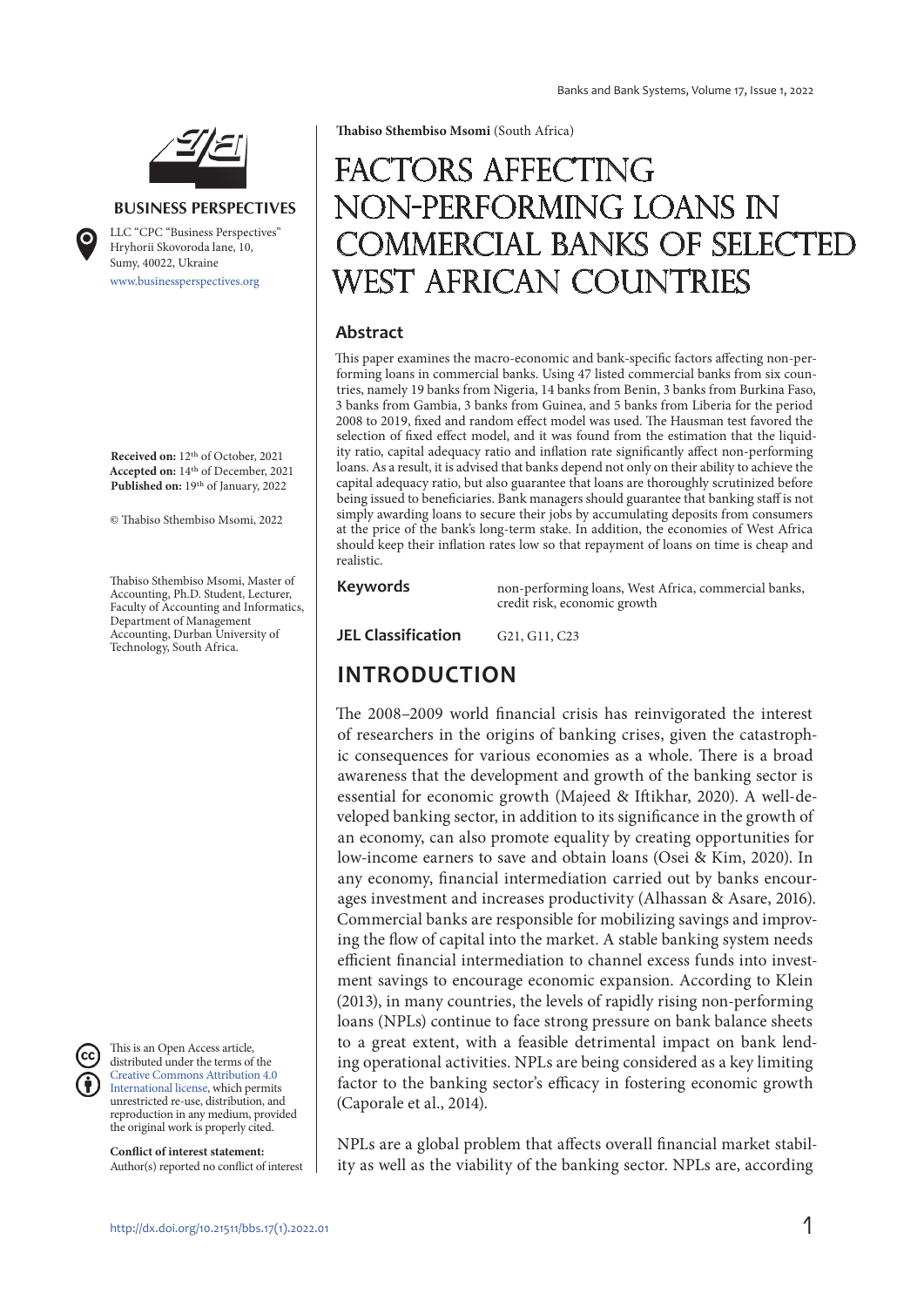to Ghosh (2017), loans that are non-recoverable during the duration prescribed by the laws of a country or as agreed upon by the borrower and the lender at the time of provision. The probability of receiving revenue from such loans is unclear. Loans with a repayment duration of more than 90 days are considered as NPLs. The reason provided by different banks differs according to the performance of their fewer quality assets, but in general, it is caused by different factors. NPLs are known to be a significant cause of bank failures and can lead to a banking crisis (Caporale et al., 2014). Gabriel et al. (2019) observed that Nigerian banks have one of the greatest and highest NPLs among African countries.

According to Ghosh (2017), regardless of the justifications for the NPLs' loan default, this issue cannot be allowed to grow, whether the failure to pay is due to the countries' ineffectiveness or economic tragedy. These NPLs become stresses on the lender, the borrower and the economy at large for all the affected parties. The balance sheets of banks are adversely impacted by NPLs, contributing to a decline in banks' profitability sector (Kingu et al., 2018). Countries in Africa echoed an increase in the exposure to loan loss liability that can mitigate risks resulting from bad loans. Yet, in certain African countries, there is a steady rise in NPLs (Olarewaju, 2020).

Credit risk continues to be a challenge while been an important commercial function as it impacts the sustainability and viability of the banking sector (Serwadda, 2018). Bank-specific factors and macro-economic factors are the two issues concerning NPLs or credit risk. The credit risk theory of the capital market has both an idiosyncratic and a systemic aspect (Novales & Chamizo, 2019). However, only a few macro-economic variables are necessary to justify the systemic risk of any risk associated with a loan contract (Battiston & Martinez-Jaramillo, 2018).

There are several explanations for the resurgence in commercial banks of NPLs. Macro-economic factors are a comprehensive statement that includes not only economic development, national economic policies and economic systems, but also other factors that are not directly related to commercial banks and businesses (Om'mbongo, 2020). For instance, the effects of macro-economic developments on NPLs, the economic slowdown, the decrease in corporate income and profitability would cause problems in the turnover of corporate capital, accompanied by deficits on loans and an intensification in NPLs from commercial banks. NPLs generation is clearly connected to commercial businesses and banks. Weak bank lending is a significant factor to generate bad loans. There are three key points here. First, risk tolerance of the commercial bank is low. Second, there are institutional vulnerabilities, as commercial banks have not developed a set of ideal support mechanisms when expanding their reach. Third, monitoring of the risk of loans is bad. Regarding the corporate aspect, there are many explanations for defaults on corporate loans, some of which are unpleasant business administration, wasteful loans and a company's bad credit history. Thus, the investigation of NPLs in this region is paramount as the menace cannot be left unattended to.

In West African countries NPLs present a significant risk to the banking sector (Adeola & Ikpesu, 2017). Uncontrolled or high levels of NPLs can catalyze the deterioration of not only one bank, but also the entire banking system and the economy, provided that banks rely to the maximum extent on performing loans for their revenues. It is, therefore, imperative to conceptualize the factors influencing NPLs in order to identify proper and sensitive frameworks for coping with them. Rising levels of NPLs can have some severe consequences. For example, rising levels of NPLs inhibit the commercial bank from refinancing the defaulting customer, which once again places the defaulters in a nasty low-productivity loop (Kedir et al., 2018). Due to the variations, lenders need to be vigilant to follow predetermined strict criteria and ensure that certain risks are resolved and, if not, at least lower the risk of default on loans.

It is surprising that although the consequences of NPLs have drawn intensive literature attention on the African continent, comparatively minimal attention is given to the assessment of the factors that precipitate them, particularly in West Africa. The fact of the matter remains, however, that it is important to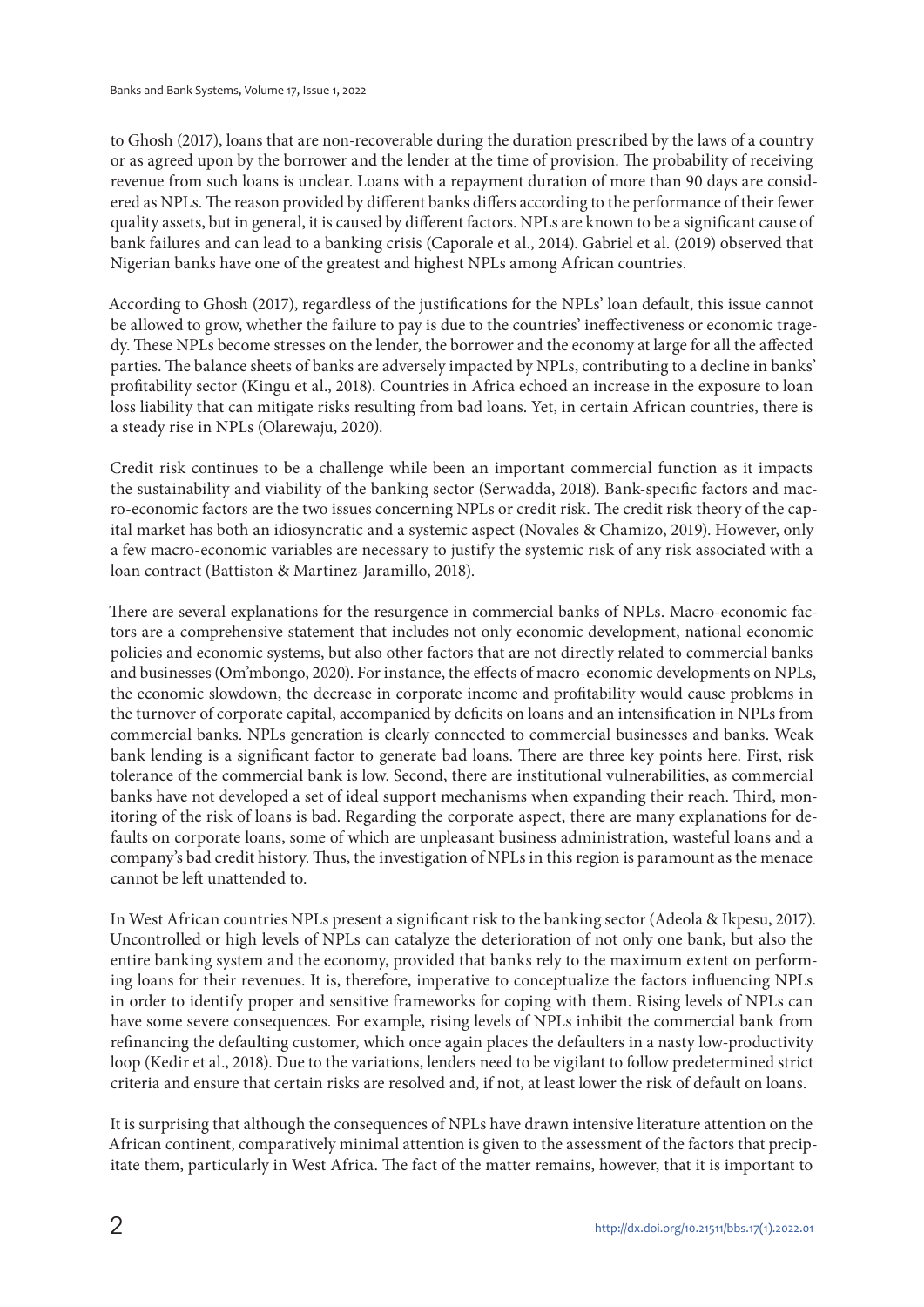recognize the factors causing NPLs to enforce mechanisms that promote the prevention of their occurrence. In order to reduce the likelihood of such bad loans arising in commercial banks, the detection of the root causes of NPLs is important. In addition, it is important to examine the different mechanisms that have been introduced and are being implemented to tackle the issue of NPLs in West African banks, as this will allow conclusions to be drawn regarding their efficacy. There is minimal literature that has unequivocally evaluated these areas of concern.

## **1. LITERATURE REVIEW**

#### 1.1. Overview of the banking sector in West Africa

The historical political uncertainty, poor transparency, fragility and lack of accountability have discouraged West African countries from mobilizing adequate domestic resources to meet development needs, contributing to an undeveloped West African banking system (The World Bank, 2018). Despite the relatively low barriers to entry throughout the market, West Africa is highly clustered and characterized by significantly lower competition. For instance, Nigeria has more than 20 banks, accounting for almost 10% of total bank assets and about 15% to 17% of Africa's net banking revenue (Ehigiamusoe & Lean, 2020). However, only few banks account for more than half of the total assets and deposits in the banking sector of the country. In general, low competition helps explaining why penetration rates in the area are still very low, especially when compared to other parts of Africa. The regional darling is Nigeria, with bank penetration rates merely above 30%. Overall, West Africa averages less than 15% with bank penetration rates in Senegal sitting at a low 6% (Ehigiamusoe & Lean, 2020). In the country, economic inequality worsens the problem. Credible estimates indicate that amid rapid economic growth, deprivation may have risen in Nigeria over the past five years. Increasingly integrated regional banking systems should also help

to boost the prospects for financial services in the region. The region's net NPLs ratio has been 6.7% in 2013, 6.7% in 2014, 6.5% in 2015, 6% in 2016, and 5.2% in 2017 (The World Bank, 2018), while NPLs of some countries are indicated in Table 1.

#### 1.2. Hypotheses development

**Non-performing loan (NPL) ratio:** This refers to the ratio of the amount of NPLs in a bank's loan portfolio to the total amount of outstanding loans held by the bank (Ciukaj & Kil, 2020). The NPL ratio tests a bank's efficiency in earning repayments for its loans (Rezina et al., 2020). As a way of measuring of the bank's level of credit risk and the quality of the outstanding loans, banks are expected by regulation to disclose their ratio of NPLs to total loans (Ciukaj & Kil, 2020). A higher ratio indicates that if the bank does not repay the owed loan amounts, the bank is at greater risk of loss, while a lower ratio means that the outstanding loans present a minimal risk to the bank (Rezina et al., 2020).

**Lending interest rate (LIR):** This is one of the key terms in the financing structure. Interest rate limits the ability to service debt, while an increase in interest rate repayments may result in increased incidence of NPLs (Atoi, 2018). In line with Stiglitz and Weiss's (1981) theory of adverse selection, Bredl (2018) identified lending rates as one of the factors that cause NPLs. As interest rates rise, good borrowers are priced out of the market, as they will not be willing to pay more than market

|                               | Source: The World Bank (2020). |  |  |  |  |
|-------------------------------|--------------------------------|--|--|--|--|
| <b>West African countries</b> | NPLs rate (%)                  |  |  |  |  |
| Nigeria                       |                                |  |  |  |  |
| Benin                         | วก ว                           |  |  |  |  |
| Burkina Faso                  |                                |  |  |  |  |
| Gambia                        |                                |  |  |  |  |
| Guinea                        |                                |  |  |  |  |
| l iheria                      |                                |  |  |  |  |

#### **Table 1.** Summary of NPLs rate in 2020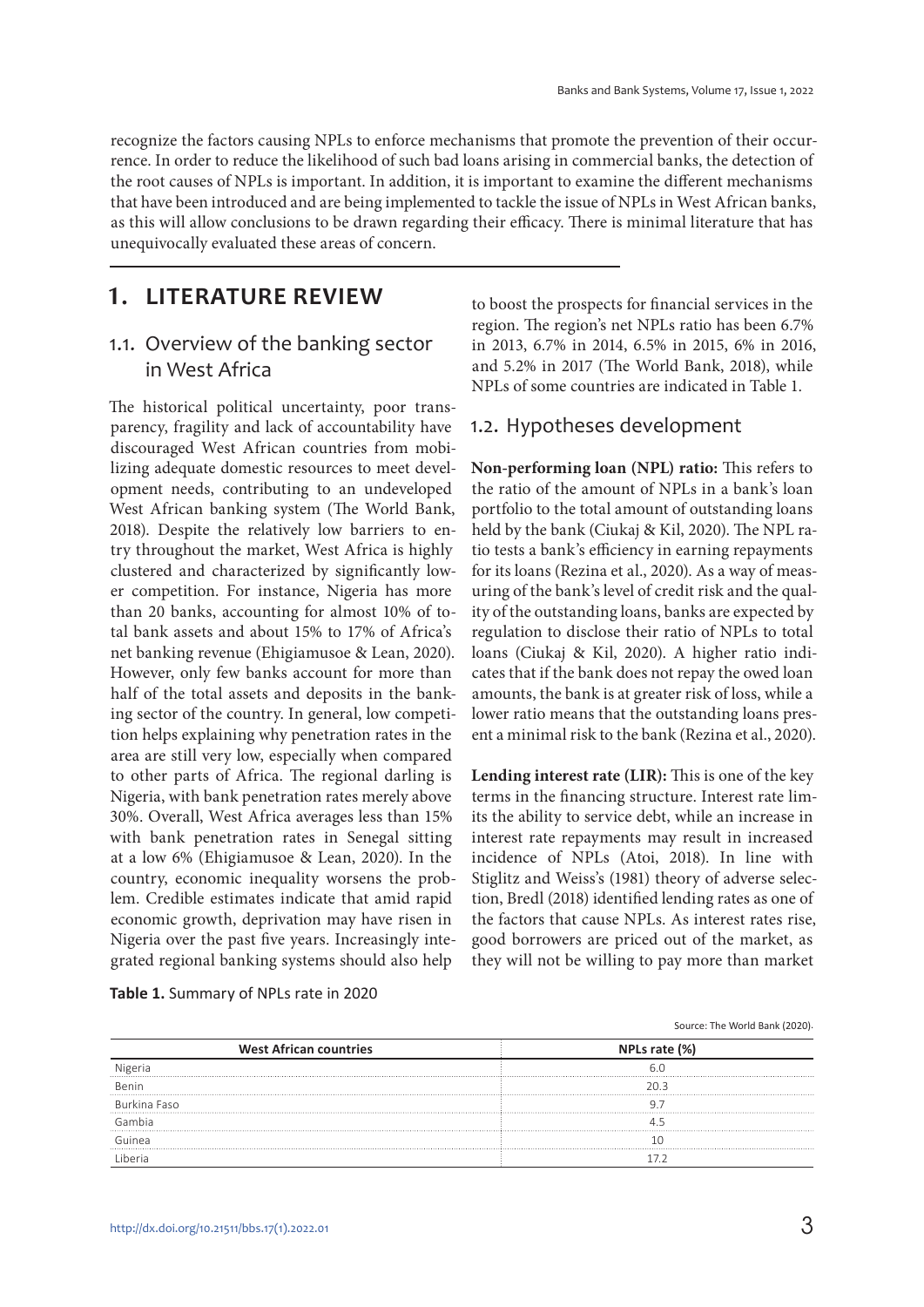rates. Commensurately the commercial banks actually attract low quality customers who are usually happy to pay more. Consequently, banks may charge higher interest rates on these extremely risky loans, thereby raising the likelihood of default. As a result, from the origination date, banks will be waiting patiently for NPLs. In the related literature, the effect of the interest rate on NPLs is noticeable. Findings by Kjosevski and Petkovski (2020) have shown that NPLs have been optimistic and that interest rates have been lent. This analysis also anticipates a strong relationship between NPLs as well as the interest rate for lending. Loans at higher interest rates are costly for companies. Interest rates are boosted and profit margins for businesses are strained. Corporations may be financially vulnerable and default on their loans in such a situation. The reduction of interest rates could lessen interest payment burden on companies, which leads to an expansion of their profit margins. As a result, businesses are becoming financially sound and are therefore more likely to pay back their loans in a timely manner. The studies by Om'mbongo (2020) and Olarewaju (2020) have found that lending interest rates had a negative effect on NPLs.

**Liquidity ratio (LIQ):** A liquid bank appears not to make an attempt to resolve bad loans. There would be enough money to operate the bank; therefore, proper loan management is not a primary consideration. The current study is expected to have a mixed liquidity effect on NPLs as other studies such as Bhattarai (2015) indicate. Liquidity was captured by the ratio of total loans to total deposits. This ratio is a widely utilized statistic for the estimation of the liquidity of a bank and represents the bank's utilization funds policy (Patni & Darma, 2017). A rise in this ratio is an indicator that the bank is distributing further loan funds. A less liquid position for the bank represents such a situation. Weak associations between loan to deposit ratios and NPLs have been developed by Jameel (2014). A high liquidity ratio would contribute to lower NPLs levels, whereas a low liquidity ratio would convert into high NPLs. If the ratio is increased, it implies that deposits are stimulated to produce income, thereby enhancing productivity, which in effect stimulates investment in industries that

are less risky, and thus avoiding bad debts. When the ratio is poor, the ineptitude in resource distribution is seen, so profits decrease (Ambarawati & Abundanti, 2018).

**Cost income ratio (CIR):** This shows the bank's operating efficiency (Fajar & Umanto, 2017). According to Guan et al. (2017), credit risk would be more cost-effective with less resources. If there is effective management, a bank that is operationally productive would have truncated NPLs. Contrastingly, NPLs would rise in a bank that is operationally productive when the bank's management skills are low because credit ratings and borrowers' monitoring appear to increase the costs, which can lead to negative loans (Pradhan & Parajuli, 2017). The negative impact of the cost-to-income ratio on NPLs is anticipated in this study, as previously argued research results found (Trung, 2019).

**Inflation rate (INF):** There is no straightforward impact of inflation on NPLs (Darmawan, 2018). Inflation can potentially have a negative effect on NPLs, since mounting inflation will improve borrowers' capacity to pay for loans by lessening the actual value of unpaid debt (Fajar & Umanto, 2017). In comparison, since rising inflation levels are perceived to be an indication of macro-economic uncertainty, commercial banks will need an elevated risk premium, leading to subsequent increased INFs and interest payments (Shonhadji, 2020). This scenario causes a decline in the cash flow of borrowers that reduces their ability to pay back their loans. The literature also strongly suggests that the INF and NPLs have a higher correlation. For example, Mpofu and Nikolaidou (2018) show that inflation expectations in a number of sub-Saharan African countries with flexible exchange rate regimes lead to the high level of impaired loans. Inflation is due to the rapid deterioration of the equity of financial institutions and subsequently greater credit risk in the banking sectors of these African countries.

**Capital adequacy ratio (CAR):** This is the ratio of total equity to total assets (Rachman et al., 2018). It measures solvency in the capacity of a bank to handle risks. In their analysis, Madugu et al. (2020) identified a pessimistic correlation between the CAR and the NPLs.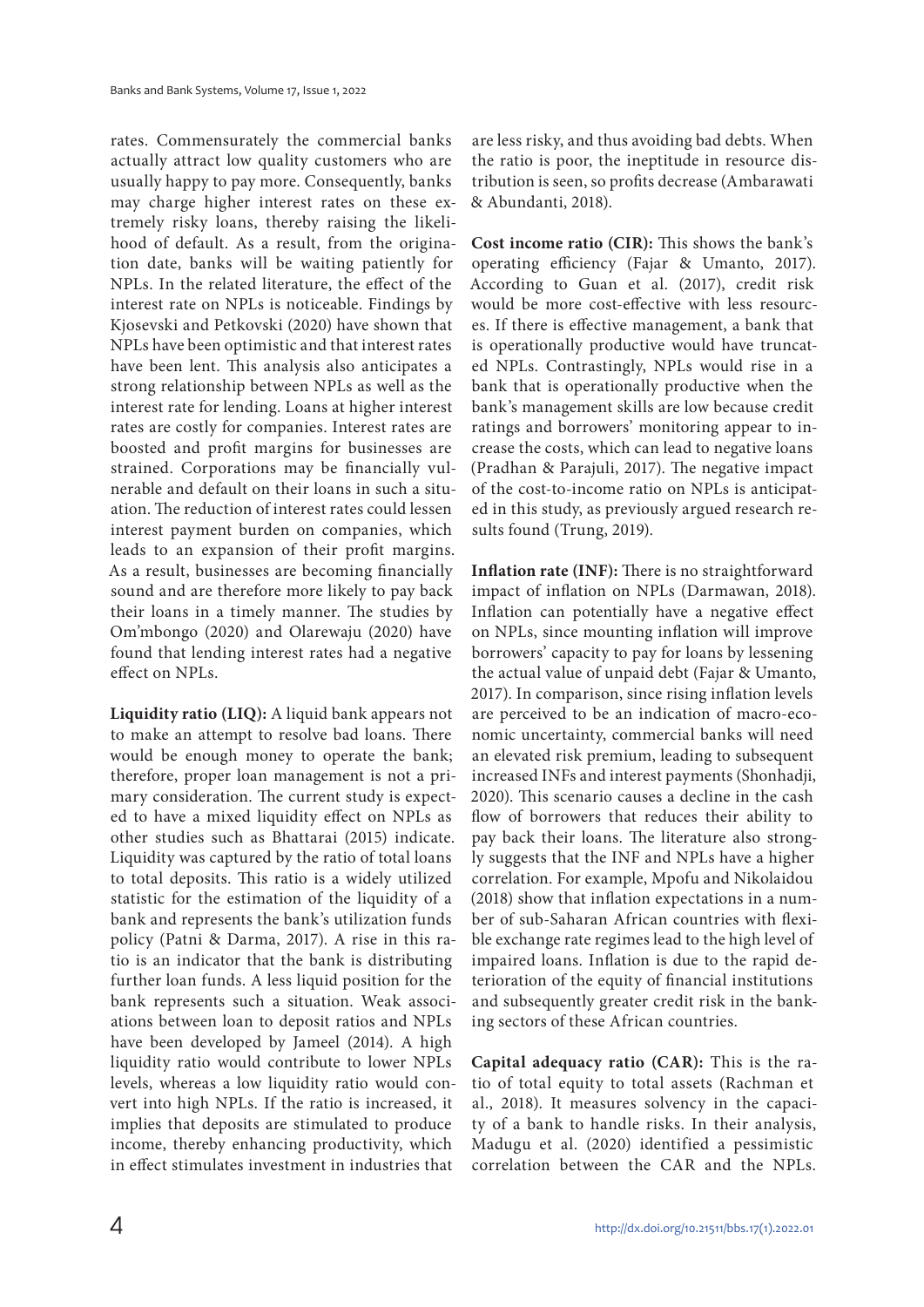Correspondingly, Abid et al. (2014) identified a pessimistic correlation amongst the CAR and the NPLs. They found that banks with stronger CARs can allow putting in place successful measures to alleviate the default risks that contribute to lowered levels of NPLs.

**Real interest rate (INR):** Panta (2018) notes that as the actual interest rate rises, the debt value of the borrowers rises. The bank trimmed rate, provided by the reserve banks of the countries examined, is being used. The pace where banks can function cannot fall below this point of reference. Poor lending results from the volatility and non-uniformity of the Low-Moderate-Income (LMI) economies (Hamid & Rahman, 2020). Bank officials do not inform clients in detail of interest rate increases, and it is usually difficult for loan beneficiaries to pay the interest and principal on the loan when due. Therefore, a mixed interest rate impact on NPLs is predicted (Fernando & Rathnasiri, 2019).

**Gross domestic product (GDP) growth rate:**  Important empirical evidence of a negative correlation exists between real GDP growth and NPLs (Mohaddes et al., 2017; Khaliq & Thaker, 2017; Apan & Islamoglu, 2019). The reason given in the literature for this correlation is that the significant positive GDP growth rate typically results in more revenue that increases the borrowers' debt servicing ability, which in turn leads to lower NPLs. Contrarily, if the economy slows down (relatively low GDP growth), the level of NPLs is expected to rise.

The purpose of this work is to study the macroeconomic and bank-specific factors that affect non-performing loans in commercial banks.

As a result, the following hypotheses are proposed:

- $H_{01}$ : Lending interest rate does not affect NPLs in selected West African countries' commercial banks.
- $H_{\alpha}$ : Liquidity ratio does not affect NPLs in selected West African countries' commercial banks.
- $H_{\alpha 3}$ : Inflation rate does not affect NPLs in selected West African countries' commercial banks.
- $H_{04}$ : Capital adequacy ratio does not affect NPLs in selected West African countries' commercial banks.
- $H_{\alpha 5}$ : Real interest rate does not affect NPLs in selected West African countries' commercial banks.
- $H_{\text{loc}}$ : Cost income ratio does not affect NPLs in selected West African countries' commercial banks.
- $H_{\alpha\dot{\tau}}$  Gross domestic product growth rate does not affect NPLs in selected West African countries' commercial banks.

## 1.3. Theoretical framework: information asymmetry theory

The foundation of this theory is that the creditor would definitely have more knowledge on the threats for which the project collects funds than the borrower. This adds to the issues of moral danger and adverse selection (Chantal et al., 2018). These issues reduce the effectiveness of the transition of funds from surplus to deficit units. Banks solve these problems first by providing dedication to long-term consumer relationships and then by exchanging information and ultimately, by delegating borrowers' monitoring (Atoi, 2018).

## **2. METHODOLOGY**

The population of this study is selected West African countries (Nigeria, Benin, Burkina Faso, Gambia, Guinea, and Liberia). This study used explanatory research design for the regional (West African countries) study for the period 2008 to 2019 for 47 listed commercial banks from the six countries. The year 2008 was chosen as the base year because the banking sector globally faced financial crisis and survived unharmed (Olarewaju & Msomi, 2021). This study used unbalanced panel data static analysis based on the fact that it cut across 47 banks in 12 years (564 observations). The bank-specific data were sourced from BankScope (Bureau van Dijk), while the macro-economic data were sourced from World Development Indicator and International Financial Statistics. The details of the sample of banks is shown below.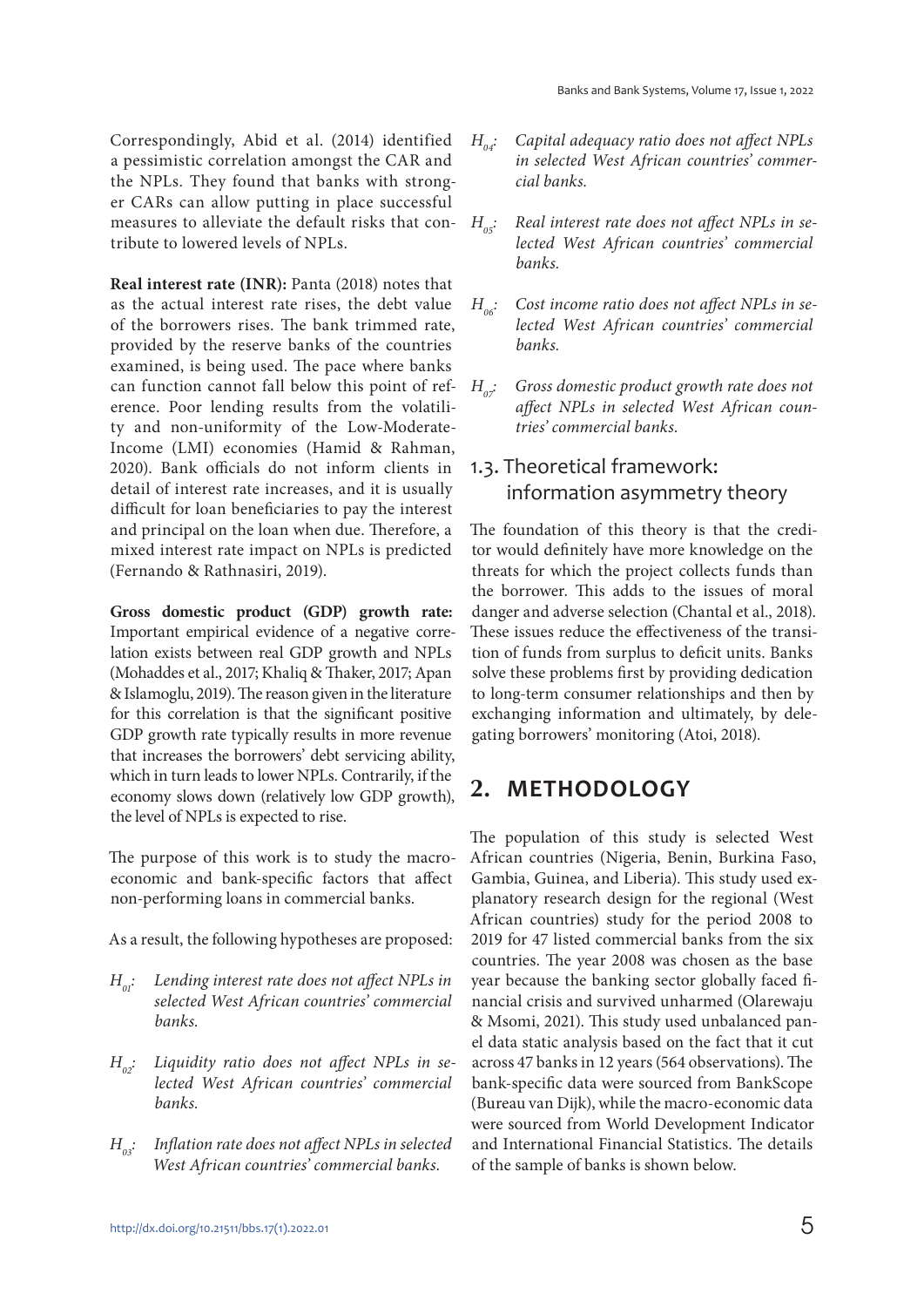| West<br>African<br>countries | No. of banks<br>listed in each<br>country | No. of<br>banks<br>used | No. of banks<br>to be used (in<br>percentage) |  |
|------------------------------|-------------------------------------------|-------------------------|-----------------------------------------------|--|
| Nigeria                      | 21                                        | 19                      | 90.48%                                        |  |
| <b>Benin</b>                 | 20                                        | 14                      | 70%                                           |  |
| Burkina Easo                 | 5                                         | $\mathbf{R}$            | 60%                                           |  |
| Gambia                       | 4                                         | Β                       | 75%                                           |  |
| Guinea                       | 5                                         | 3                       | 60%                                           |  |
| Liberia                      | q                                         | 5                       | 56%                                           |  |
| Total banks                  | 64                                        | 47                      | 73.4%                                         |  |

**Table 2.** Population and sample of banks used

Thus, the model for this study is specified as follows:

$$
NPL_{it} = \beta_0 + \beta_1 LIR_{it} + \beta_2 CAR_{it} +
$$
  
+  $\beta_3 LIQ_{it} + \beta_4 CIR_{it} + \beta_5 INF_{it-1} +$   
+  $\beta_6 INR_{it} + \beta_7 GDP_{it} + \mu_{it}$ , (1)

where  $\beta_1 - \beta_2$  are the estimated coefficients of the regressors;  $\beta_0$  is the constant;  $\mu_{it}$  is the stochastic error term; it reveals a panel study of i (47) commercial banks for  $t$  (12) number of years.

This model will be estimated using Fixed and Random effect, while Hausman test will be used to select the best model. For clarity purposes, NPL is the non-performing loans ratio; LIR is the lending rate; CAR is the capital adequacy ratio; LIQ is the liquidity ratio; CIR is the cost income ratio; INF is the inflation rate; INR is the real interest rate; and GDP is the Gross Domestic Product growth rate.

## **3. DATA ANALYSIS**

Descriptive statistics of the variables used in this study were presented in Table 3. There is great disparity between the minimum and the maximum

| Variable   | Obs. | Mean                                  | Std. dev. | Min          | Max       |
|------------|------|---------------------------------------|-----------|--------------|-----------|
| <b>NPI</b> | 564  | 00175873                              | 00358789  | $-0.2930973$ | 0.2954892 |
| I IR       | 564  | 0.8967802                             | 0 2826924 | 0 2052155    | 5572873   |
| CAR        | 564  | 0.1204737<br>01324367<br>$-0.4447174$ |           |              | 0.8091629 |
| 11O        | 564  | 0.2008674                             | 1 014675  | $-0.9912991$ | 18 18 689 |
| CIR        | 564  | 1871059                               | 1993593   |              | 6.069     |
| INF        | 564  | 0.0109484<br>00265938                 |           | $-0.1590017$ | 0 2635914 |
| INR        | 564  | 0.2822329                             | 1500507   | $-1.6535$    | 21 48262  |
|            |      | 52 28115                              | 31 76851  | $-6.875$     |           |

**Table 3.** Summary statistics

values of the variables except NPL (min –0.293%; max 0.295%), CIR (min –2%; max 6%) and INR (min –1%; max 21%). INF with 564 number of observations has the least minimum and maximum values respectively and also the least disparity of values between –0.15% minimum value to 0.26% maximum value. Only LIR has a positive minimum and maximum values, while others have negatives values. This denotes that banks present their capital adequacy, cost income ratio and liquidity ratios both in negative and positive signs, respectively. However, for all the variables, the mean and standard deviations are positive values. The total observation for the variables is balanced except GDP that has 481 observations, which is below the expected number 564, and this denotes an unbalanced panel of West African commercial banks data.

#### 3.1. Correlation analysis

Correlation coefficients between the different regressors are low except for the relationship between INF and NPL (0.523); INF and CAR (0.556) but not up to the 0.7 limit that denotes a multicollinearity issue (Rekha, 2019). NPL is negatively correlated to all the variables except LIR, CIR and GDP (0.2102; -0.0215; -0.1277), which is at a 1% level of significance. CAR, LIQ and INF have negative correlation with LIR at a 1% significance level. LIQ, CIR and GDP are negatively related with CAR at a 1% significance level. CIR and INF are negatively and significantly related to LIQ (–0.04 and –0.02, respectively). INF has negative and significant correlation with CIR (–0.01). Also, INR and GDP have a negative relationship with INF even though the INR and INF are insignificant. Conclusively, INR has a positive and insignificant relationship with GDP.

*Note: NPL* is the non-performing loans ratio; *LIR* is the lending rate; *CAR* is the capital adequacy ratio; *LIQ* is the liquidity ratio; *CIR* is the cost income ratio; *INF* is the inflation rate; *INR* is the real interest rate; *GDP* is the Gross Domestic Product growth rate.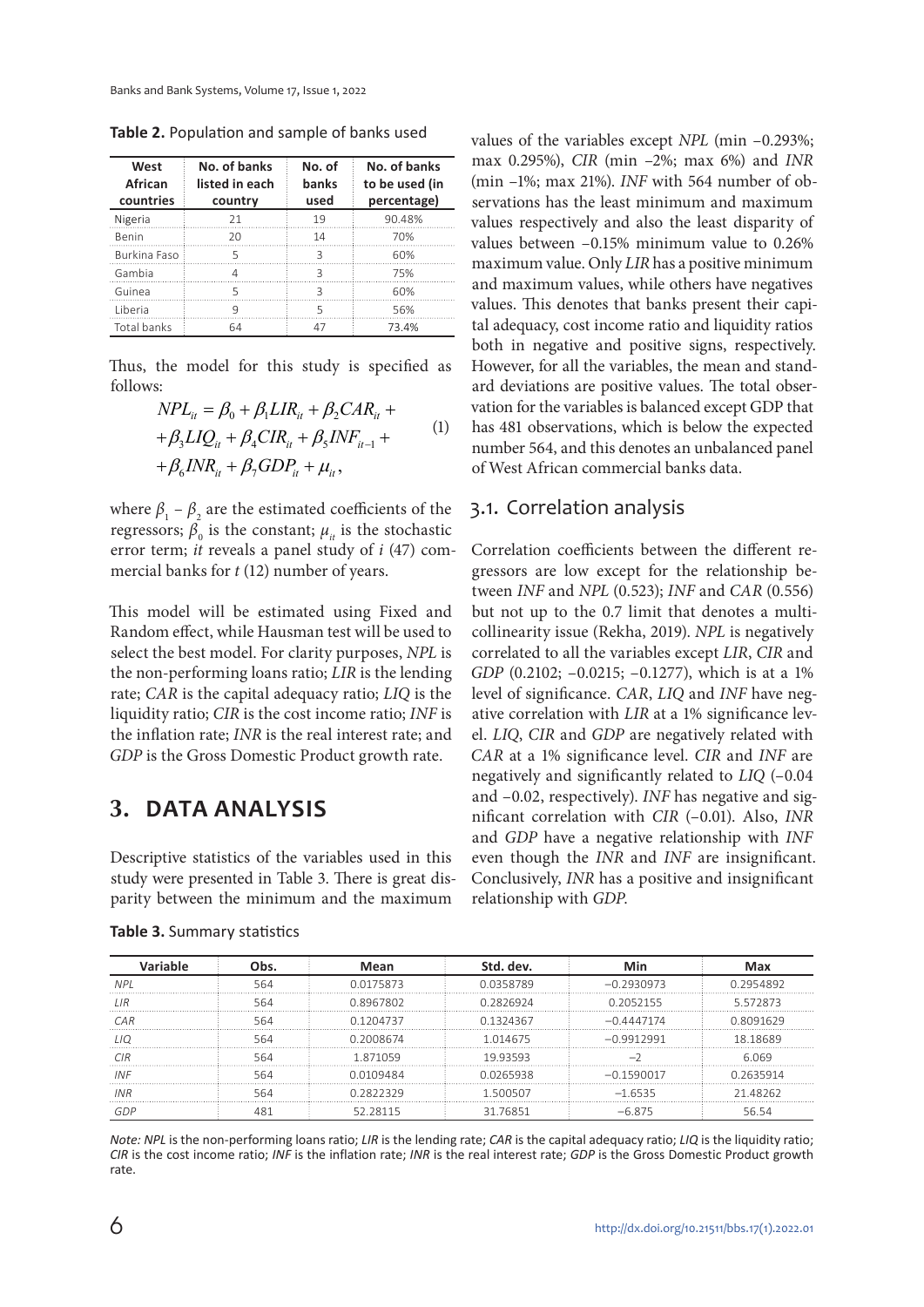|            | <b>NPL</b> | LIR       | <b>CAR</b> | LIQ       | <b>CIR</b> | <b>INF</b> | <b>INR</b> | <b>GDP</b> |
|------------|------------|-----------|------------|-----------|------------|------------|------------|------------|
| NPI.       | 1.0000     |           |            |           |            |            |            |            |
| LIR        | $-0.2102$  | 1.0000    |            |           |            |            |            |            |
| p-value    | 0.0000     |           |            |           |            |            |            |            |
| CAR        | 0.4024     | $-0.2770$ | 1.0000     |           |            |            |            |            |
| p-value    | 0.0000     | 0.0000    |            |           |            |            |            |            |
| 110        | 0.0209     | $-0.0313$ | $-0.0536$  | 1.0000    |            |            |            |            |
| p-value    | 0.6198     | 0.4580    | 0.2034     |           |            |            |            |            |
| CIR        | $-0.0256$  | 0.0072    | $-0.0185$  | $-0.0440$ | 1.0000     |            |            |            |
| p-value    | 0.5438     | 0.8636    | 0.6614     | 0.2973    |            |            |            |            |
| <b>INF</b> | 0.5233     | $-0.2896$ | 0.5566     | $-0.0277$ | $-0.0186$  | 1.0000     |            |            |
| p-value    | 0.0000     | 0.0000    | 0.0000     | 0.5116    | 0.6588     |            |            |            |
| INR        | 0.0138     | 0.0486    | 0.0379     | 0.0625    | 0.0090     | $-0.0011$  | 1.0000     |            |
| p-value    | 0.7445     | 0.2496    | 0.3691     | 0.1384    | 0.8302     | 0.9785     |            |            |
| GDP        | $-0.1277$  | 0.0382    | $-0.1354$  | 0.0926    | 0.0808     | $-0.1172$  | 0.0012     | 1.0000     |
| p-value    | 0.0050     | 0.4028    | 0.0029     | 0.0424    | 0.0766     | 0.0101     | 0.9794     |            |

#### **Table 4.** Correlation analysis

*Note:* \* *p* < 10%; \*\* *p* < 5%; \*\*\* *p* < 1%. *NPL* is the non-performing loans ratio; *LIR* is the lending rate; *CAR* is the capital adequacy ratio; *LIQ* is the liquidity ratio; *CIR* is the cost income ratio; *INF* is the inflation rate; *INR* is the real interest rate; *GDP* is the Gross Domestic Product growth rate.

#### **Table 5.** General least square estimation

Number of groups (*i*) = 47 listed commercial banks

*t* = 12 years (2008–2019)

| <b>Variables</b>           | <b>Fixed effect</b> |                      |         |                   | <b>Random effect</b>               |            |         |            |  |
|----------------------------|---------------------|----------------------|---------|-------------------|------------------------------------|------------|---------|------------|--|
|                            | Coef.               | Std. error           | t-stat  | Prob.             | Coef.                              | Std. error | z-stat  | Prob.      |  |
| Constant                   | 0.0086              | 0.0080               | 1.08    | 0.280             | 0.01531                            | 0.0079     | 1.94    | $0.053**$  |  |
| 1 I R                      | $-0.0059$           | 0.0073               | $-0.81$ | 0.416             | $-0.0085$                          | 0.0072     | $-1.17$ | 0.241      |  |
| CAR                        | 0.0637              | 0.0168               | 3.79    | $0.000***$        | 0.03582                            | 0.0139     | 2.56    | $0.010***$ |  |
| 110                        | 0.0068              | 0.0023               | 2.93    | $0.004***$        | 0.0055                             | 0.0023     | 2.43    | $0.015***$ |  |
| CIR                        | 0.00003             | 0.0001               | 0.46    | 0.644             | $5.48e - 04$                       | 0.0001     | 0.09    | 0.927      |  |
| INF                        | 0.7459              | 0.0698               | 10.68   | $0.000***$        | 0.7074                             | 0.0617     | 11.46   | $0.000***$ |  |
| INR                        | 0.0018              | .0014                | 1 29    | 0.198             | 0.0028                             | 0.0014     | 2.04    | $0.042***$ |  |
| GDP                        | $-00005$            | 00005                | $-1.10$ | 0.270             | $-0.00006$                         | 0.00004    | $-1.50$ | 0.134      |  |
| Adj $R^2$                  | 0.6304              |                      |         |                   |                                    | 0.6509     |         |            |  |
|                            |                     | F(7,427) (0.0000)*** |         |                   | Wald chi2(7) (0.0000)***           |            |         |            |  |
|                            |                     | 481                  |         |                   | 481                                |            |         |            |  |
| <b>Hausman test</b>        |                     |                      |         |                   |                                    |            |         |            |  |
| B)'[(V_b-V_B)^(-1)](b-B)   |                     |                      |         | $chi2(7) = 33.96$ |                                    |            |         |            |  |
| Prob. $>$ chi2 = 0.0000*** |                     |                      |         |                   | (V b-V B is not positive definite) |            |         |            |  |

*Note:* \* *p* < 10%; \*\* *p* < 5%; \*\*\* *p* < 1%; *NPL* is the non-performing loans ratio; *LIR* is the lending rate; *CAR* is the capital adequacy ratio; *LIQ* is the liquidity ratio; *CIR* is the cost income ratio; *INF* is the inflation rate; *INR* is the real interest rate; *GDP* is the Gross Domestic Product growth rate.

The results of the Fixed and Random estimate are displayed in Table 5. The adjusted R-squares are 63% and 65%. This denotes that the independent variables significantly explained NPLs in the estimated model. The significance of the F-statistics and Wald chi square at 1% reveals the fitness of the model, while N of 481 denotes the unbalanced panel that makes the observation less than the 564 expected observation. From the Hausman test, the result of the fixed effect

is selected based on the 0.000 probability value. Hence, the discussion of findings will be based on the results of the fixed effect model. From the analysis, only three variables, CAR, LIQ and INF, are significant at 1%.

LIR has an unconstructive and insignificant effect on NPLs. This implies that increasing interest rate results in reduced incidence of NPLs. This contradicts the findings of Bredl (2018), Atoi

*NPL* as a dependent variable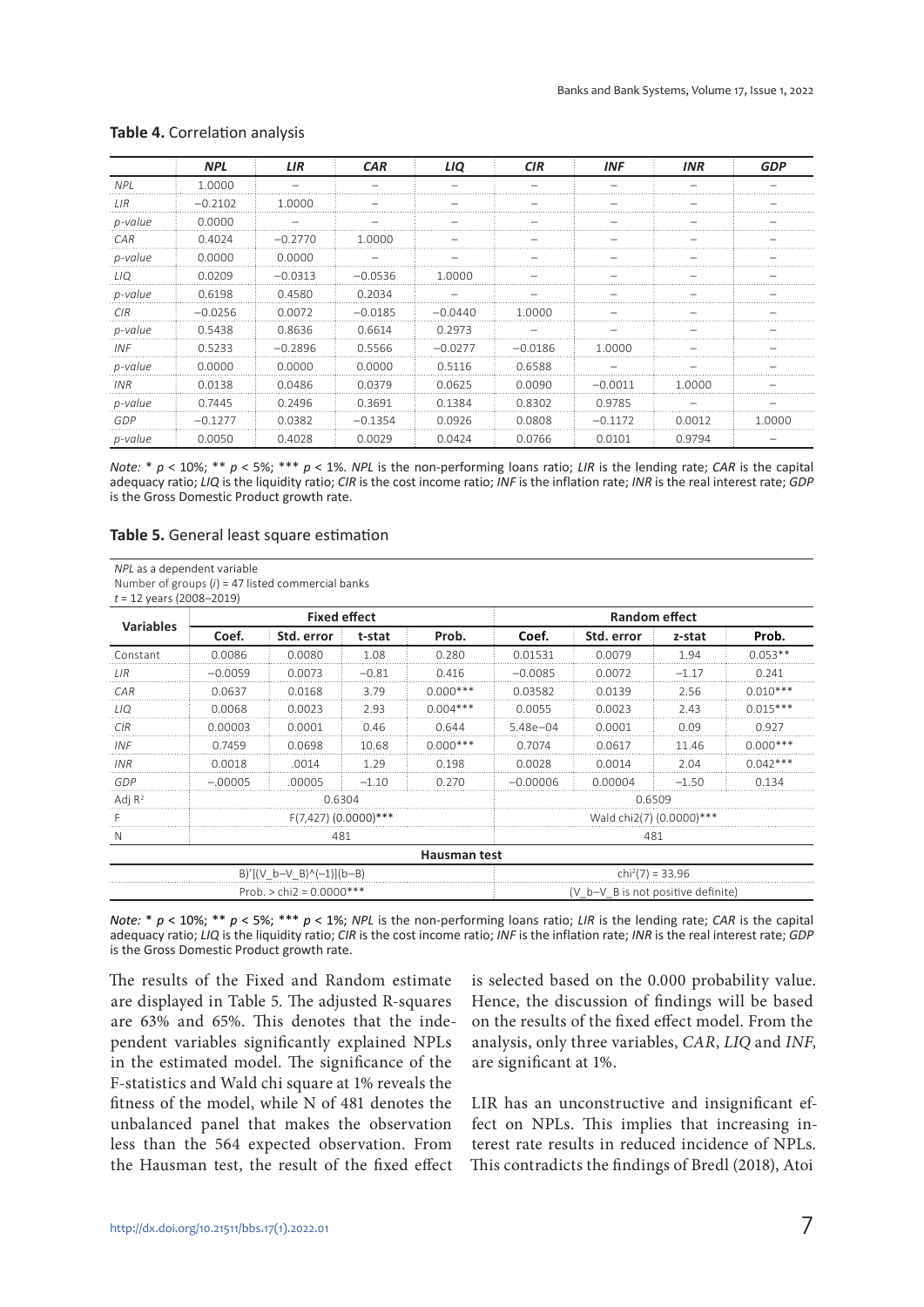(2018) and the adverse selection theory, as explained by Stiglitz and Weiss (1981). As interest rates rise, good borrowers are priced out of the market, as they will not be willing to pay more than market rates. Commensurately, with increased LIR, commercial banks actually attract high quality customers who are usually unhappy to pay more, hence they will strife to meet the due date for payment and this results into lower NPLs. Conversely, CAR has a positive and substantial effect on NPLs at a 1% level of significance. This implies that banks with stronger CARs have excess funds which would have shifted their attention from putting in place successful measures to alleviate the default risks that contribute to lowered levels of NPLs. The findings in this study confirms those of Madugu et al. (2020) and Abid et al. (2014) who found that there is a deleterious effect of CAR on NPLs in Ghanaian domestic banks and the Tunisian household sector respectively.

LIQ has a positive and significant effect on NPLs at a 5% level. This finding implies that the more liquid West African commercial banks are, the more their NPL ratio. This further means that liquid banks appear not to make an attempt to resolve bad loans because there would be enough money to operate the bank; hence, proper loan management is not a primary consideration. This finding is in line with Jameel (2014). A high LIQ ratio would have been expected to contribute to a lesser NPL ratio, whereas a low LIQ ratio would have been expected to lead to a high NPL ratio. Therefore, the positive effect found in this study means that ineptitude in resource distribution is seen, so unproductive loans are inevitable (Ambarawati & Abundanti, 2018).

CIR that measures the operational efficiency of banks has a positive and insignificant effect on NPLs of the examined commercial banks. This is against *a priori* expectations. With effective management, a bank that is operationally productive would have low NPLs, but this finding denotes an ineffective management in West African commercial banks. The findings in this study imply that the NPL ratio is rising, despite the fact that the banks are operationally productive because the banks' management skills are low. This is due to the fact that credit ratings and borrowers' monitoring increase the operating costs, which can lead to negative loans. This conclusion is in line with the conclusions of Pradhan and Parajuli (2017) in a study of Nepalese commercial banks but opposes the findings of Trung (2019) in a study of Vietnam commercial banks.

From the external factors examined, INF has positive and substantial impact on NPLs. This finding contradicts the findings of Fajar and Umanto (2017) that inflation has a negative impact on NPLs. This implies that rising inflation will inhibit borrowers' ability to pay for loans by increasing the actual value of unpaid debt. In agreement with the study conducted by Shonhadji (2020), rising inflation levels are perceived to be an indication of macro-economic uncertainty, commercial banks will need an increased risk premium, leading to increased interest rates and interest payments, which causes a decline in the cash flow of borrowers, which reduces their ability to pay back their loans (meaning higher NPLs). Inflation is due to the rapid deterioration of the equity of financial institutions and subsequently greater credit risk in the banking sector. INR has positive and insignificant effect on NPLs. Although a mixed effect is expected, this study contradicts those of Panta (2018) and Fernando and Rathnasiri (2019). This finding implies that as the actual interest rate rises, the debt value of the borrowers reduces. Poor lending results from the volatility and instability of the LMI economies (Hamid & Rahman, 2020). It can be said from this finding that bank officials do not inform clients in detail of interest rate fluctuations and its impact, which makes it usually difficult for loan beneficiaries to pay the interest and principal on the loan when due.

Conclusively, GDP has negative and insignificant effect on NPLs. This denotes that the higher the GDP, the lower the NPLs. The finding in this study is tantamount to the findings by Mohaddes et al. (2017), Khaliq and Thaker (2017), and Apan and Islamoglu (2019) from studies conducted in Italy, Malaysia and Turkey banking sectors respectively. A significant positive GDP growth rate typically results in more revenue that upsurges the borrowers' debt servicing ability, which in turn leads to lower NPLs.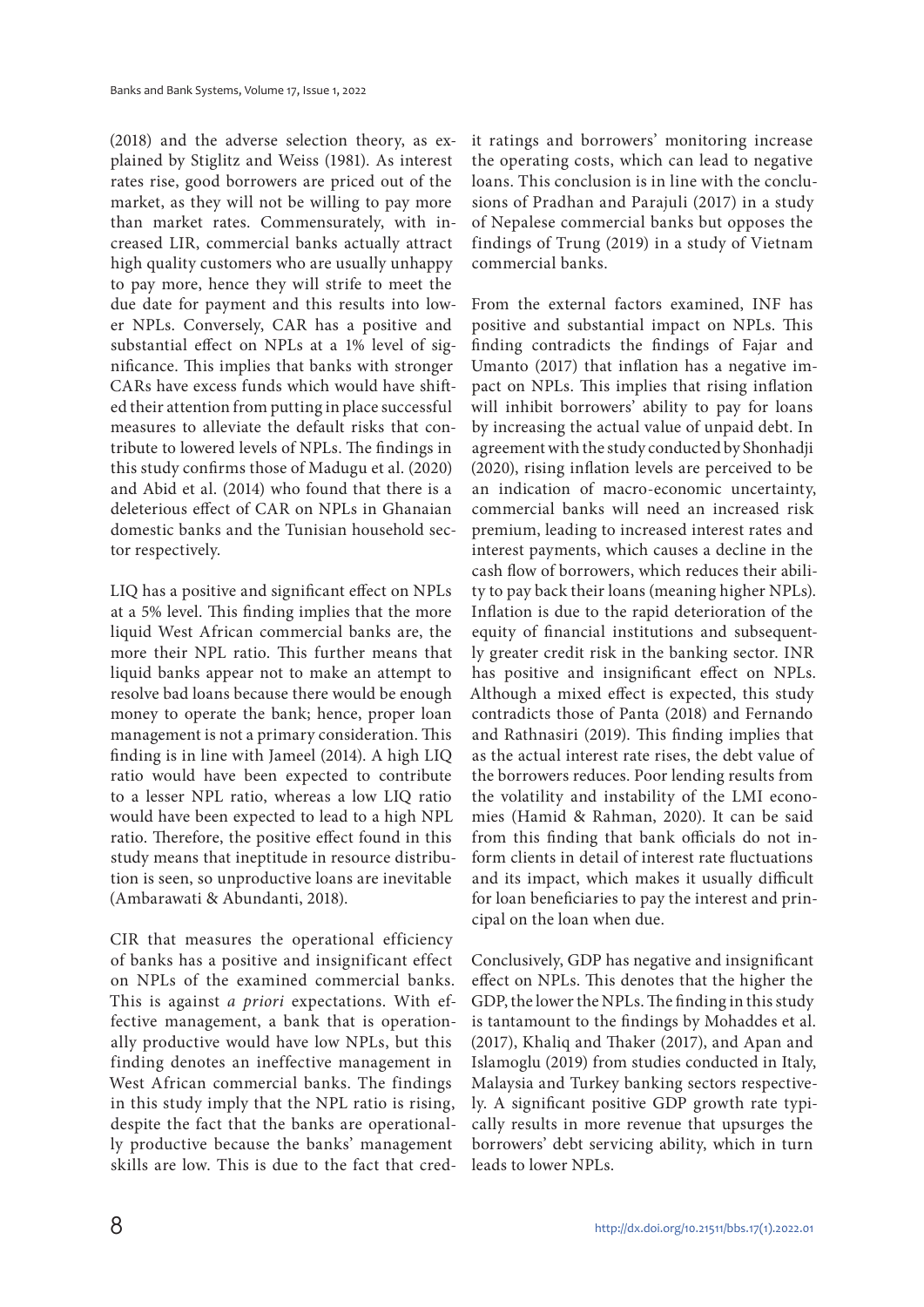## **CONCLUSION**

The purpose of this study was to examine the factors (macro-economic and bank-specific) affecting non-performing loans in commercial banks of West African countries. From the analysis in this study, only LIR and GDP negatively affect NPLs, while other factors have a positive and significant effect on NPLs. It is therefore concluded that the determinants of NPLs in West African countries' commercial banks are capital adequacy ratio, liquidity and inflation rate, based on the fact that they are the only significant factors. Thus, it is recommended that banks should not only keep their capital adequacy ratio above the minimum but adopt strict measures on every aspect of their operations. In terms of banks liquidity, proper and strict loan management should be prioritized to ensure that proper scrutiny is done before loans are disbursed to beneficiaries. Liquidity having a positive effect on non-performing loan ratios of the banks signals the mismanagement of excess funds in the bank, which has led to loosen loan management.

Collateral security alone is not enough for screening loan applicants, bank managers should ensure that banking officers are not just awarding loans to secure their jobs through Demand Deposit Account (DDA) accumulation from customers at the expense of the long-term stake of the bank. Banks should take appropriate measures to ensure that repayment of loans (principal and interest) on time is affordable and realistic. Also, in terms of the macro-economic factor, inflation that positively and significantly affects non-performing loans is a wakeup call on the economies of these banks to reduce inflation rate and maintain economic stability.

This study is limited by the fact that not all the commercial banks in the West African region economies could be included in the study due to paucity of access to their data. However, the few countries with available data were well represented and this in no way affects the potency of the findings and the relevance of the study. Further research should focus on the use of all listed commercial banks from all countries in the region, since NPLs remain a great threat to the banking sector of West African economies.

## **AUTHOR CONTRIBUTIONS**

Conceptualization: Thabiso Sthembiso Msomi. Data curation: Thabiso Sthembiso Msomi. Formal analysis: Thabiso Sthembiso Msomi. Funding acquisition: Thabiso Sthembiso Msomi. Investigation: Thabiso Sthembiso Msomi. Methodology: Thabiso Sthembiso Msomi. Project administration: Thabiso Sthembiso Msomi. Resources: Thabiso Sthembiso Msomi. Software: Thabiso Sthembiso Msomi. Supervision: Thabiso Sthembiso Msomi. Validation: Thabiso Sthembiso Msomi. Visualization: Thabiso Sthembiso Msomi. Writing – original draft: Thabiso Sthembiso Msomi. Writing – reviewing & editing: Thabiso Sthembiso Msomi.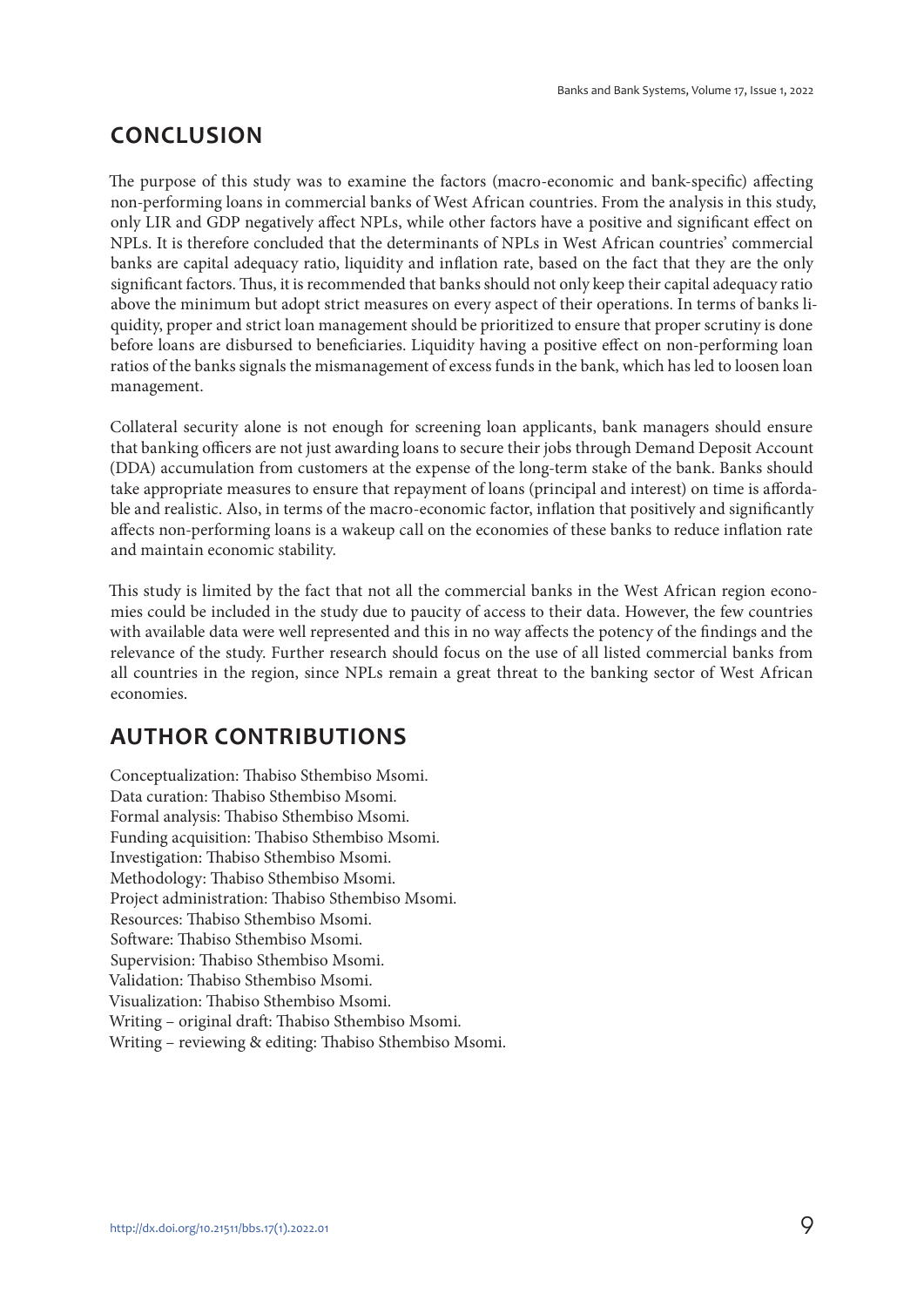## **REFERENCES**

- 1. Abid, L., Ouertani, M. N., & Zouari-Ghorbel, S. (2014). Macroeconomic and bank-specific determinants of household's Nonperforming loans in Tunisia: A dynamic panel data. Procedia Economics and Finance, 13, 58-68. https://doi.org/10.1016/S2212- 5671(14)00430-4
- 2. Adeola, O., & Ikpesu, F. (2017). Macroeconomic determinants of Nonperforming loans in Nigeria: an empirical analysis. The Journal of Developing Areas, 51(2), 31-43. https://doi.org/10.1353/ jda.2017.0029
- 3. Alhassan, A. L., & Asare, N. (2016). Intellectual capital and bank productivity in emerging markets: evidence from Ghana. Managerial Decision, 54(3), 589-609. https:// doi.org/10.1108/MD-01-2015- 0025
- 4. Ambarawati, I. G. A. D., & Abundanti, N. (2018). Influence of Capital Adequacy Ratio, NPLs, Loan to Deposit Ratio on Return on Asset. E-Journal of Management, 7(5), 2410-2441.
- 5. Apan, M., & İslamoğlu, M. (2019). Determining the relationship between nonperforming loans, economic growth, and asset size: An application in Turkish Participation Banking Sector. Afro Eurasian Studies, 8(1), 106- 123. https://doi.org/10.33722/ afes.494510
- 6. Atoi, N. V. (2018). NPLs and their effects on banking stability: Evidence from national and international licensed banks in Nigeria (MPRA Paper No. 99709). Retrieved from https://mpra. ub.uni-muenchen.de/99709/1/ MPRA\_paper\_99709.pdf
- 7. Battiston, S., & Martinez-Jaramillo, S. (2018). Financial networks and stress testing: Challenges and new research avenues for systemic risk analysis and financial stability implications. Journal of Financial Stability, 35, 6-16. https://doi. org/10.1016/j.jfs.2018.03.010
- 8. Bhattarai, S. (2015). Determinants of NPLs in Nepalese commercial

banks. Economic Journal of Development Issues, 19(1-2), 22-38. https://doi.org/10.3126/ejdi.v19i1- 2.17700

- 9. Bredl, S. (2018). The role of Nonperforming loans for bank lending rates (Discussion Paper No. 52/2018). Deutsche Bundesbank. Retrieved from https://ssrn.com/ abstract=3319219
- 10. Campanella, F., Gangi, F., Mustilli, M., & Serino, L. (2020). The effects of the credit selection criteria on Nonperforming loans. Meditari Accountancy Research, 28(2), 251-275. Retrieved from https:// ideas.repec.org/a/eme/medapp/ medar-01-2019-0430.html
- 11. Caporale, G. M., Rault, C., Sova, A. D., & Sova, R. (2014). Financial development and economic growth: Evidence from 10 new European Union members (IZA Discussion Papers, No. 8397). Retrieved from https://www.econstor.eu/ handle/10419/101856
- 12. Chantal, M., Namusonge, G. S., & Shukla, J. (2018). Influence of Information Asymmetry on Commercial Banks Lending Performance in Rwanda. International Journal of Academic Research in Business and Social Sciences, 8(3), 166-185. http:// dx.doi.org/10.6007/IJARBSS/v8 i3/3912
- 13. Ciukaj, R., & Kil, K. (2020). Determinants of the NPLs ratio in the European Union banking sectors with a high level of impaired loans. Economics and Business Review, 6(1), 22-45. Retrieved from https:// www.ebr.edu.pl/volume20/issue1/2020\_1\_22.pdf
- 14. Darmawan, A. (2018, July). Influence of Loan Interest Rate, NPLs, Third Party Fund and Inflation Rate towards Micro, Small and Medium Enterprises (MSME) Credit Lending Distribution at Commercial Banks in Indonesia. In 2018 3rd International Conference on Education, Sports, Arts and Management Engineering (ICESAME 2018). Atlantis Press.

https://dx.doi.org/10.2991/amca-18.2018.84

- 15. Dimitrios, A., Helen, L., & Mike, T. (2016). Determinants of Nonperforming loans: Evidence from Euro-area countries. Finance Research Letters, 18, 116- 119. https://doi.org/10.1016/j. frl.2016.04.008
- 16. Ehigiamusoe, K. U., & Lean, H. H. (2020). The role of deficit and debt in financing growth in West Africa. Journal of Policy Modeling, 42(1), 216-234. https://doi.org/10.1016/j.jpolmod.2019.08.001
- 17. Fajar, H., & Umanto, O. (2017). The impact of macroeconomic and bank-specific factors toward NPLs: evidence from Indonesian public banks. Banks and Bank Systems, 12(1), 67-74. http://dx.doi. org/10.21511/bbs.12(1).2017.08
- 18. Fernando, U. C. K., & Rathnasiri, R. A. (2019, December). The Determinants of the Level of Nonperforming loans in Commercial Banks of Sri Lanka with Special Reference to Puttalam District. In Sri Lanka Economic Research Conference (SLERC) 2019 (p. 98).
- 19. Gabriel, O., Victor, I. E., & Innocent, I. O. (2019). Effect of Nonperforming loans on the Financial Performance of Commercial Banks in Nigeria. American International Journal of Business and Management Studies, 1(2), 1-9. Retrieved from https:// www.semanticscholar.org/paper/ Effect-of-Non-Performing-Loanson-the-Financial-of-Gabriel-Victo r/2e5f9cfc0b9e016740bc937953b1 1082fc4efb08
- 20. Ghosh, A. (2017). Sector-specific analysis of nonperforming loans in the US banking system and their macroeconomic impact. Journal of Economics and Business, 93, 29-45. https://doi.org/10.1016/j. jeconbus.2017.06.002
- 21. Guan, R., Zheng, H., Hu, J., Fang, Q., & Ren, R. (2017). The higher carbon intensity of loans, the higher NPLs ratio: The case of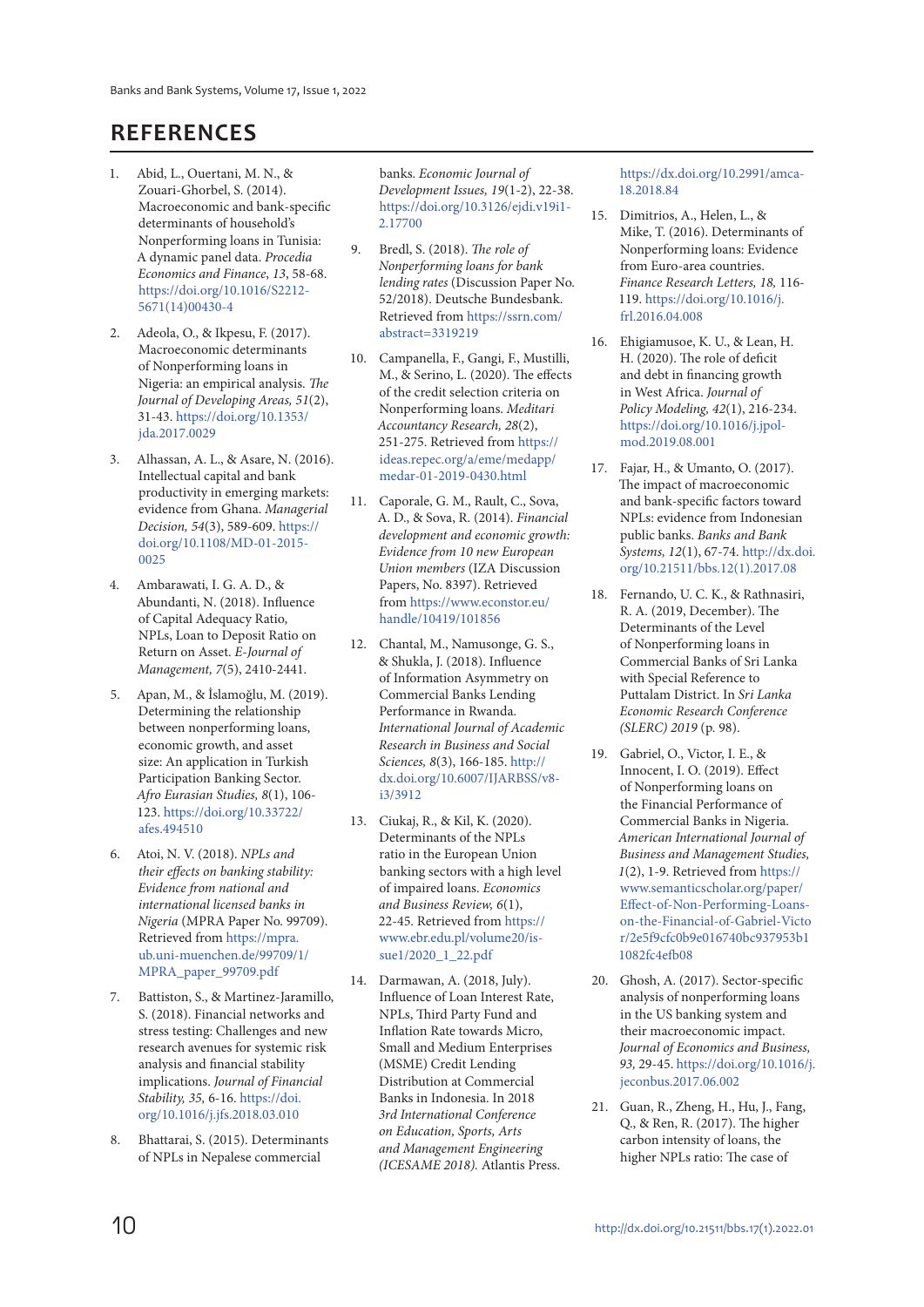China. Sustainability, 9(4), 667. https://doi.org/10.3390/su9040667

- 22. Hamid, M. K., & Rahman, F. (2020). A Study on the Longrun Association Between Macroeconomic Condition and NPLs in Banking Sector of Bangladesh. International Journal of Service Science, Management and Engineering, 7(1), 1-4. Retrieved from http://www.openscienceonline.com/journal/archive 2?journalId=729&paperId=5494
- 23. Jameel, K. (2014). Crucial factors of Nonperforming loans evidence from Pakistani banking sector. International Journal of Scientific & Engineering Research, 5(7), 704- 710. Retrieved from https://www. ijser.org/researchpaper/Crucial-Factors-of-Nonperforming-loans-Evidence-from-Pakistani-Banking-Sector.pdf
- 24. Kedir, A. M., Iftikhar, S. F., Murinde, V., & Dia Kamgnia, B. (2018). Bank fragility in Africa: GMM dynamic panel data evidence. Transnational Corporations Review, 10(2), 170- 178. https://doi.org/10.1080/19186 444.2018.1475105
- 25. Khaliq, A. & Thaker, H. M. T. (2017). Dynamic causal relationship between Islamic banking and economic growth: Malaysian evidence. European Journal of Islamic Finance, 8, 1-10. https://doi.org/10.13135/2421- 2172/2211
- 26. Khan, N., Fahad, S., Naushad, M., & Faisal, S. (2020). Analysis of Livelihood in the World and Its Impact on World Economy. SSRN. Retrieved from https://papers.ssrn. com/sol3/papers.cfm?abstract\_ id=3717265
- 27. Kingu, P. S., Macha, S., & Gwahula, R. (2018). Impact of Nonperforming loans on bank's profitability: Empirical evidence from commercial banks in Tanzania. International Journal of Scientific Research and Management, 6(1), 71-78. https:// doi.org/10.18535/ijsrm/v6i1.em11
- 28. Kjosevski, J., & Petkovski, M. (2020). Macroeconomic and bank-specific determinants of Nonperforming loans: the case of

Baltic states. Empirica, 48, 1-20. https://doi.org/10.1007/s10663- 020-09491-5

- 29. Klein, N. (2013). Nonperforming loans in CESEE: Determinants and impact on macroeconomic performance (Working Paper No. 13/72). International Monetary Fund. Retrieved from https://www. imf.org/en/Publications/WP/ Issues/2016/12/31/Non-Performing-Loans-in-CESEE-Determinants-and-Impact-on-Macroeconomic-Performance-40413
- 30. Kuzucu, N., & Kuzucu, S. (2019). What drives nonperforming loans? Evidence from emerging and advanced economies during pre-and post-global financial crisis. Emerging Markets Finance and Trade, 55(8), 1694-1708. https://doi.org/10.1080/154049 6X.2018.1547877
- 31. Madugu, A. H., Ibrahim, M., & Amoah, J. O. (2020). Differential effects of credit risk and capital adequacy ratio on profitability of the domestic banking sector in Ghana. Transnational Corporations Review, 12(1), 37-52. https://doi.org/10.1080/19186444. 2019.1704582
- 32. Majeed, S. & Iftikhar, S. F. (2020). Modeling the Relationship between Banking Sector Credit and Economic Growth: A Sectoral Analysis for Pakistan. Journal of Economic Cooperation & Development, 41(1), 145-178. Retrieved from https://www.proquest.com/docview/2433400541
- 33. Makri, V., Tsagkanos, A., & Bellas, A. (2014). Determinants of nonperforming loans: The case of Eurozone. Panoeconomicus, 61(2), 193-206. Retrieved from https://scindeks.ceon.rs/article. aspx?artid=1452-595X1402193M
- 34. Mohaddes, K., Raissi, M., & Weber, A. (2017). Can Italy grow out of its NPL overhang? A panel threshold analysis (Globalization Institute Working Papers No. 309). Federal Reserve Bank of Dallas. https://doi.org/10.24149/gwp309
- 35. Mpofu, T. R., & Nikolaidou, E. (2018). Determinants of credit risk in the banking system in Sub-Saharan Africa. Review of

Development Finance, 8(2), 141- 153. https://doi.org/10.1016/j. rdf.2018.08.001

- 36. Nikolaidou, E., & Vogiazas, S. (2017). Credit risk determinants in Sub-Saharan banking systems: Evidence from five countries and lessons learnt from Central East and South East European countries. Review of Development Finance, 7(1), 52-63. https://doi. org/10.1016/j.rdf.2017.01.003
- 37. Novales, A., & Chamizo, A. (2019). Splitting credit risk into systemic, sectorial and idiosyncratic components. Journal of Risk and Financial Management, 12(3), 129. https://doi.org/10.3390/ jrfm12030129
- 38. Nyasaka, F. O. (2017). The Relationship between Credit Risk Management Practices and Nonperforming loans in Kenyan Commercial Banks: A Case Study of KCB Group Limited (Doctoral Thesis). United States International University-Africa. Retrieved from http://erepo.usiu. ac.ke/11732/3182
- 39. Ogun, O., & Makinde, O. (2018). Explaining financial crises in an African open economy. Ethiopian Journal of Economics, 27(1), 91- 111. Retrieved from https://www. ajol.info/index.php/eje/article/ view/181423
- 40. Olarewaju, O. M. (2020). Investigating the factors affecting nonperforming loans in commercial banks: The case of African lower middle‐income countries. African Development Review, 32(7), 744-757. https://doi. org/10.1111/1467-8268.12475
- 41. Olarewaju, O. M., & Msomi, T. S. (2021). Intellectual capital and financial performance of South African development community's general insurance companies. Heliyon, 7(4), e06712. https://doi.org/10.1016/j.heliyon.2021.e06712
- 42. Om'mbongo, G. A. (2020). Effects of Nonperforming loans on Profitability of Commercial Banks in Kenya (Doctoral Thesis). United States International University-Africa. Retrieved from http://erepo.usiu.ac.ke/bitstream/